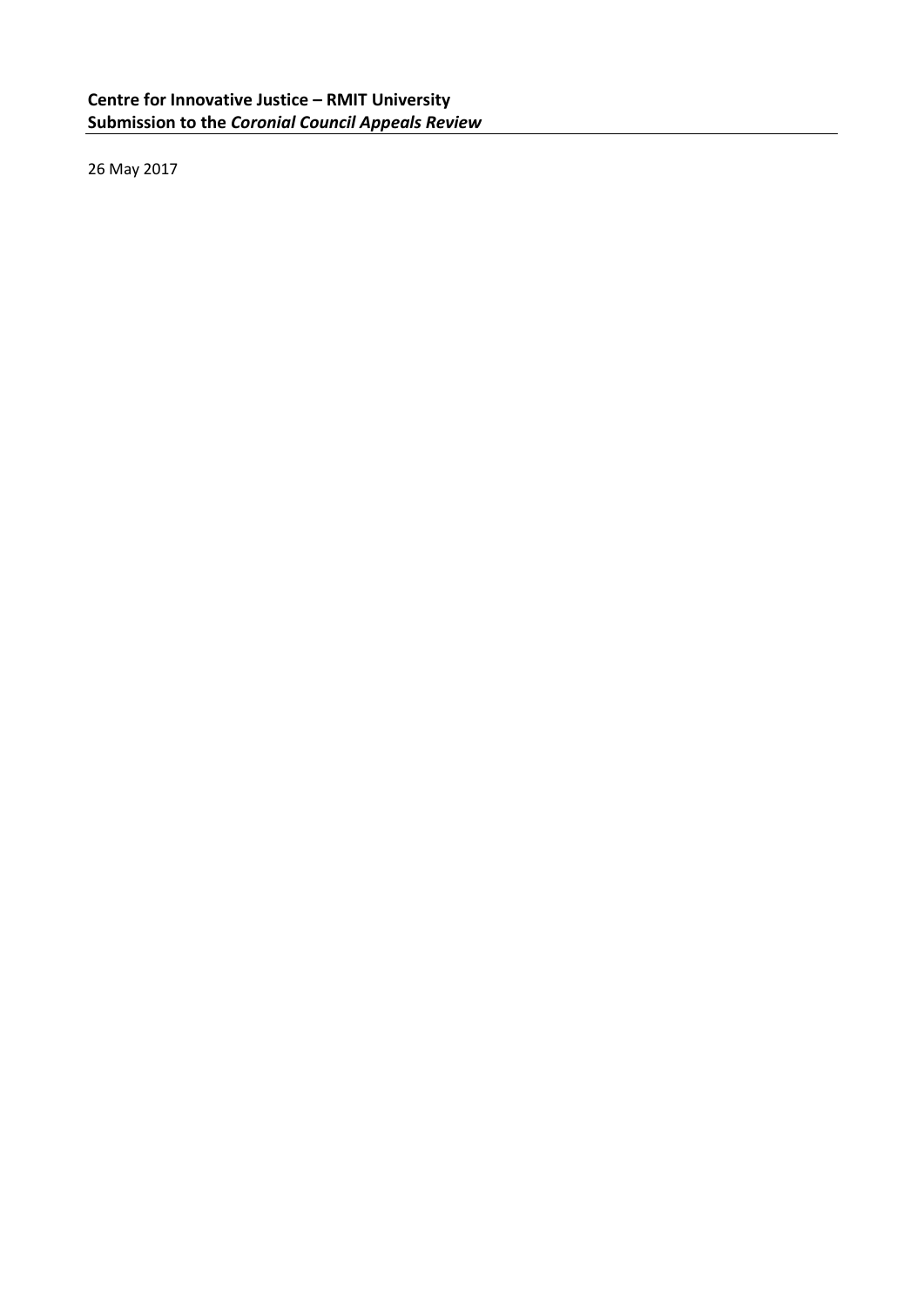The Centre for Innovative Justice ('the CIJ') welcomes the opportunity to contribute to the Coronial Council Appeals Review.

The CIJ's objective is to develop, drive and expand the capacity of the justice system to meet and adapt to the needs of its diverse users. It is committed to finding innovative and workable solutions to complex problems that manifest in the justice system, and to improving access to justice in the broadest sense.

## **The scope of this review**

This review has the opportunity to address a number of important issues which impact upon parties' access to and experience of the coronial appeal and review processes, including addressing the barriers to appealing coronial findings,<sup>1</sup> addressing the barriers to re-opening an investigation,<sup>2</sup> and the time restrictions on filing an appeal.<sup>3</sup> The CIJ understands that many stakeholders, including families who have experienced the coronial system and been directly affected by these provisions, will be making submissions on these issues.

Though the CIJ supports the broad objectives of this review, which are ultimately aimed at improving access to justice, it is concerned that if this review merely tinkers with the appeal provisions in the *Coroners Act 2008* (Vic), it will have little prospect of achieving more than marginal improvements in outcomes for people who participate in coronial processes.

In order to ensure the issues raised by families are properly addressed, the CIJ encourages this review to:

- carefully consider the needs, broadly defined, of families and other parties who participate in coronial processes;
- address whether those needs can reasonably be met simply by widening the legislative grounds, and/or better facilitating the means of parties, to appeal findings and seek to re-open investigations; and
- recommend the introduction of restorative justice practices, including restorative justice conferencing, to complement established coronial processes.

The broad objectives of the coronial system must be considered as part of this review including the coroner's role, and the function of the coroner's investigation and inquest proceedings in fact-finding and public health and safety. The effective operation of appeal provisions cannot be considered meaningfully in isolation from the coronial system as a whole, or in isolation from the proceedings from which appeals emanate. This review must also consider the circumstances in which appeals arise and the factors that contribute to them. Among these factors, the review must ask whether the needs of families are being met, and if they are not being met, the extent to which this failure drives dissatisfaction and appeals.

### **Balancing the objectives of the coronial system**

The particular focus of this review on appealing findings and re-opening investigations engages a further range of issues for the administration of justice. These include the interests of families, the finality of decisions and the fragmentation of proceedings, as well as the efficiency of the coronial system and consistency of appellate processes for Victorian courts more broadly. There are also a range of parties, other than families, whose needs and interests must be considered.

Dr Ian Freckelton QC, in his 2016 paper, *Minimising the Counter-Therapeutic Effects of Coronial Investigations: In Search of Balance*, highlighted the risks of any perceived tilting of 'the coronial process in

 $\frac{1}{1}$ *Coroners Act 2008* (Vic) ss 83, 87(1).

<sup>2</sup> Ibid ss 77, 84, 87A.

<sup>3</sup> The limited time in which to file an appeal may affect the ability for parties to obtain appropriate legal assistance in time to reserve their appeal rights. See, *Courts Legislation Miscellaneous Amendments Act 2014* (Vic) ss 66–7, 69. The time in which to appeal a coroner's determination that a death was not a reportable death, to not investigate a fire, or to not reopen an investigation, was reduced from 3 months to 28 days by this Act.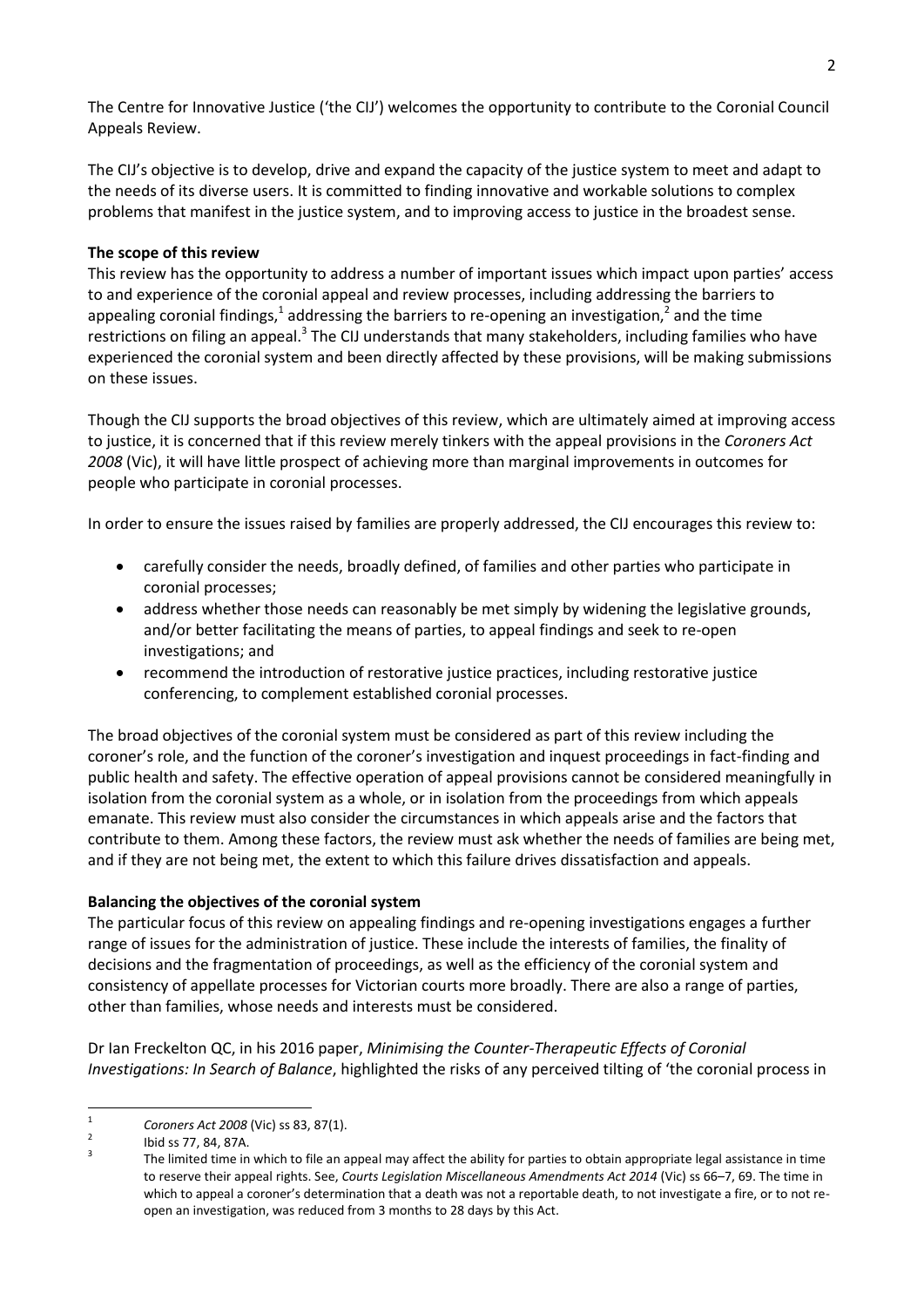favour of families and without proper acknowledgment that coronial processes and the aftermath of reportable deaths can be adverse in their effects for others as well.'<sup>4</sup> He considered that the role of the coroner and the public interest in the integrity of the courts fact-finding and public health and safety roles, 'must take precedence over consequential distress to parties and witnesses.'<sup>5</sup>

Freckelton suggested that a balanced approach to coronial investigations, informed by therapeutic jurisprudence, could be facilitated by measures such as:

- clarifying the parameters of an inquest early on in the process
- reducing delays
- involving third parties in processes of information during investigations
- creating a non-blaming environment which enables the making of concessions and apologies without the fear of retribution, where possible.<sup>6</sup>

To address the need for improved sensitivity towards the experience of family members, Freckelton suggested further research into the needs of parties (including non-family members) to support both a 'recalibration' of coronial approaches and opportunities for enhanced funding of counselling services to address such needs.<sup>7</sup>

The CIJ's submission to this review is that restorative justice research provides a framework for identifying the needs and interests of those involved in justice systems and processes, and restorative justice principles and processes provide a methodology for meeting those needs. Restorative justice processes may provide families and non-family members with the opportunity to have their needs met in ways that traditional justice processes, including appeals and reviews, cannot.

Coronial processes themselves should be informed by principles of therapeutic justice, restorative justice, and procedural justice to ensure that as far as possible they meet the needs of all participants in the process. The availability of complementary restorative justice processes may also serve to reinforce confidence in the process, and minimise the risks associated with tilting the coronial process in particular directions to meet the needs of particular parties. Nonetheless, families involved in coronial inquests have particular needs, and this review must properly consider and address them.

# **Understanding the needs of families involved in the coronial process**

Freckelton identified ways in which family members are at risk of being adversely affected by coronial processes:

*It has become apparent that disenfranchisement from the process by inadequate communication from a court, by excessive inhibitions on providing information to a court, by lack of legal representation, and by delays and erroneous or unclear findings are experienced as toxic by many family members. Similarly, a failure to respect cultural and religious sensibilities and a propensity to prioritise throughput and resolution of cases over acknowledgment of the sensitive and individual circumstances of a death can arrest and distort* 

 $\frac{1}{4}$ Ian Freckelton, 'Minimising the Counter-Therapeutic Effects of Coronial Investigations: In Search of Balance' (2016) 16(3) *QUT Law Review* 23.

<sup>5</sup> Ibid 24.

<sup>6</sup> Ibid 29. In 2017, the Victorian Ombudsman recommended that the Victorian Government tackle the legal barriers that discourage authorities from apologising, so as to encourage greater use of genuine apologies to resolve complaints and provide better outcomes for authorities and the public. The Ombudsman recommended an amendment to Part IIC of the *Wrongs Act 1958* (Vic): Victorian Ombudsman, *Apologies* (2017) 13. See, Victorian Government, *Access to Justice Review* (2016) (recommendation 4.4).

<sup>7</sup> Ian Freckelton, 'Minimising the Counter-Therapeutic Effects of Coronial Investigations: In Search of Balance' (2016) 16(3) *QUT Law Review* 29. See also, Victorian Government, *Access to Justice Review*–*Report and Recommendations* (2016) vol 2, 505–6 (recommendation 8.6). That Review identified the need for greater support for bereaved families in the coronial process and recommended that the Victorian Government work with the Coroners Court to identify a suitable referral pathway for families to access legal support.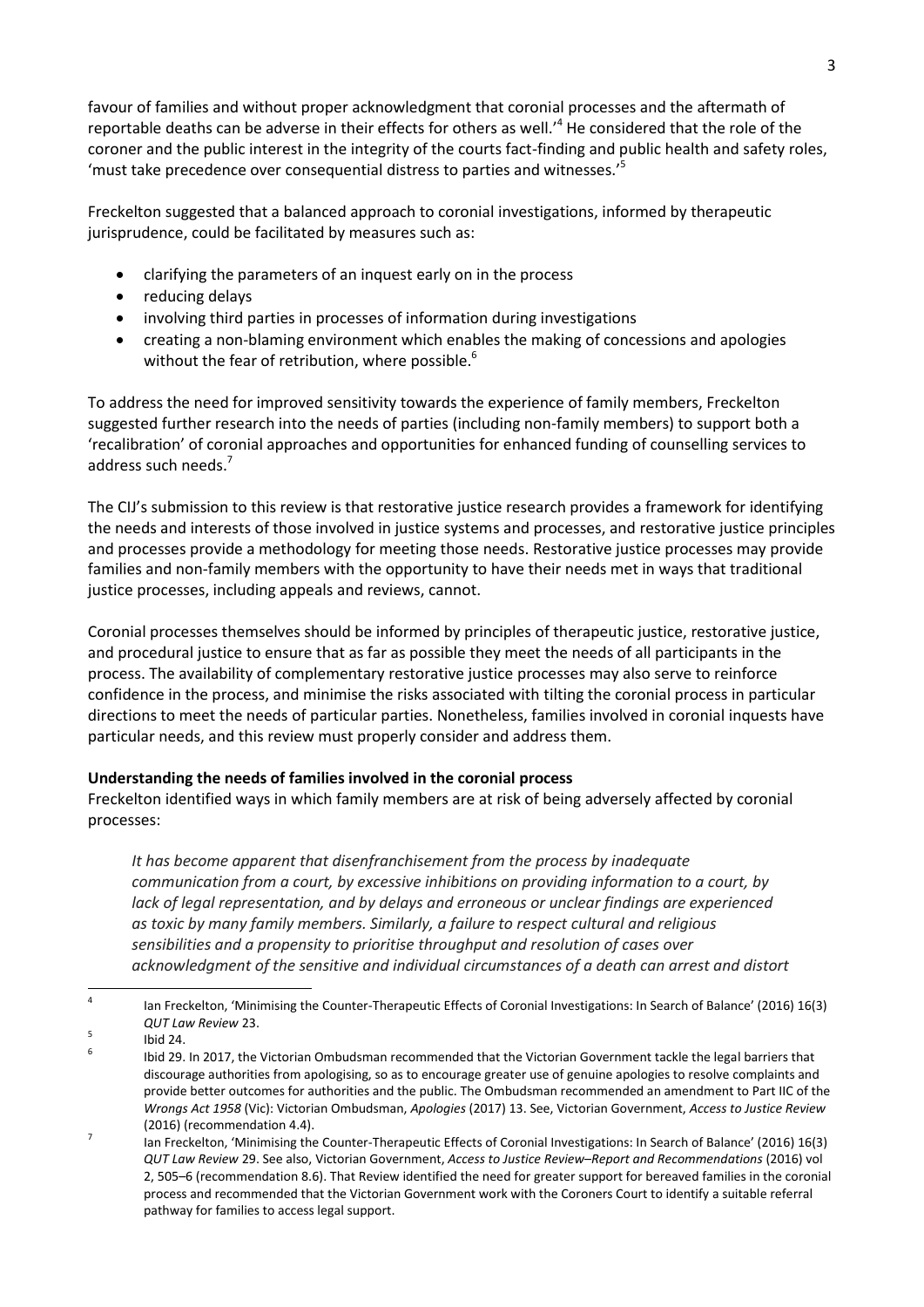*grief, giving a fillip to anger and a propensity to make accusations and allegations, some of which may be based more in suspicion than in fact. Such experiences can disillusion family members, causing them to doubt the authenticity of the coroner's role and the rigour, thoroughness and independence of a coronial inquiry.*<sup>8</sup>

When the Coroners Act 2008 was introduced, a central concern was to strengthen the response to the needs of families by improving their access to information and involvement in the coronial process.<sup>9</sup> These reforms were driven by the recognition that there was a greater need for families to be involved and informed about their rights and of key events throughout the coronial process.<sup>10</sup>

A 2013 paper by the Federation of Community Legal Centres Victoria revisited the need for coronial reform in Australia. It identified that despite the therapeutic ideals of coronial frameworks, for many families and communities the experience of the process was 'neither fair nor healing.'<sup>11</sup> An underlying issue identified by the Federation was 'a general failure to fully implement the right of families to participate in coronial processes concerning their loved ones.'<sup>12</sup>

Restorative justice researchers have established a framework for identifying needs relevant to victims' sense of justice. While this framework originated in research about the needs and interests of victims of criminal offending in the context of criminal justice processes, it provides a good model for understanding the needs and interests of participants in other justice processes, including families involved in coronial processes. Researchers have identified that those involved in justice processes often have unmet 'justice needs'. 'Justice needs' have been defined to include a need for 'participation, voice, validation, vindication, and accountability'.<sup>13</sup> Restorative justice provides a useful framework for identifying the needs of families. A negative experience of the coronial process may be an indication that a particular justice need has not been met.

**Negative experiences of coronial processes can be understood as an expression of unmet justice needs**  The table below describes negative experiences families have experienced which arise from justice needs which have not been met by the coronial process.

| Coronial system processes that contribute to negative experiences for<br>families <sup>14</sup> | Justice needs/interests that,  |
|-------------------------------------------------------------------------------------------------|--------------------------------|
|                                                                                                 | if met, would improve the      |
|                                                                                                 | experience of families $^{15}$ |

<sup>—&</sup>lt;br>8 Ian Freckelton, 'Minimising the Counter-Therapeutic Effects of Coronial Investigations: In Search of Balance' (2016) 16(3) *QUT Law Review* 23.

 $\overline{q}$ This was demonstrated by the introduction of the guiding objectives of the Act and the improvement of services, support and access to information. See, *Coroners Act 2008* (Vic) s 8.

<sup>10</sup> Victoria, *Parliamentary Debates,* Legislative Assembly, 9 October 2008, 4035, (Rob Hulls, Attorney-General). In its report, the Victorian Parliament Law Reform Committee had explored the harm caused by a failure to accommodate the needs of, and provide support for, families, friends and others associated with a coronial investigation: Law Reform Committee, Parliament of Victoria, *Coroners Act 1985* (2006) 422–434.

<sup>11</sup> Federation of Community Legal Centres Victoria, *Saving lives by joining up justice: why Australia needs coronial reform and how to achieve it* (2013) 17.

 $12$  Ibid 20.

See, K Daly, 'Reconceptualizing Sexual Victimization and Justice, in I Van Fraechem, A Pemberton and F Ndahinda (eds), *Justice for Victims: Perspectives on Rights, Transition and Reconciliation* (Routledge, 2014), 386–9;

<sup>14</sup> Law Reform Committee, Parliament of Victoria, *Coroners Act 1985* (2006) 422–434; Michael S King, 'Non-Adversarial Justice and the Coroner's Court: A Proposed Therapeutic, Restorative, Problem-Solving Model' (2008) 16 *Journal of Law and Medicine* 444–45, 453–54; Federation of Community Legal Centres Victoria, *Saving lives by joining up justice: why Australia needs coronial reform and how to achieve it* (2013) 17–21; Ian Freckelton, 'Minimising the Counter-Therapeutic Effects of Coronial Investigations: In Search of Balance' (2016) 16(3) *QUT Law Review* 6–13, 23–9.

<sup>15&</sup>lt;br>As identified by restorative justice researchers such as: K Daly, 'Reconceptualizing Sexual Victimization and Justice, in I Van Fraechem, A Pemberton and F Ndahinda (eds), *Justice for Victims: Perspectives on Rights, Transition and Reconciliation* (Routledge, 2014), 386–9.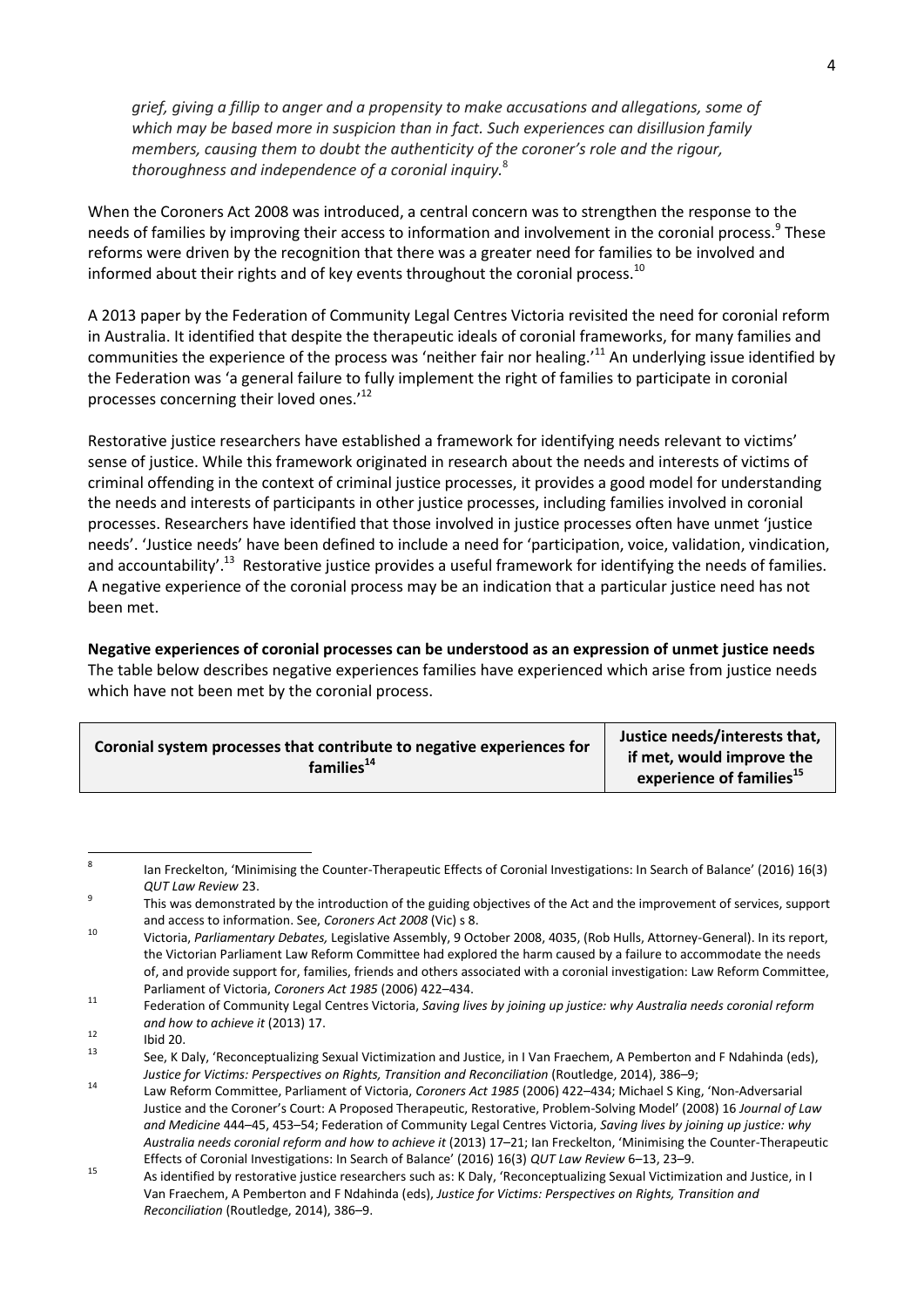| $\blacksquare$<br>$\blacksquare$<br>$\blacksquare$<br>$\blacksquare$<br>$\overline{\phantom{a}}$<br>$\overline{\phantom{a}}$                                         | Formality of proceedings<br>Processes that exclude participation<br>Delay between the time of death and a coroner's findings<br>Backlog of cases and resource limitations<br>Formality of communication from the court: lack of sensitivity and<br>compassion<br>Lack of understanding about what to expect from the proceedings<br>Lack of information and preparation prior to the inquest<br>Limited opportunity to contribute to decisions, such as whether the<br>deceased's name is used in the coroner's findings<br>Conduct of the inquest: lack of confidentiality and sympathy<br>Lack of clarity about the role and function of the coroner and other<br>personnel<br>Lack of regular follow-ups with the court | Participation                      |
|----------------------------------------------------------------------------------------------------------------------------------------------------------------------|----------------------------------------------------------------------------------------------------------------------------------------------------------------------------------------------------------------------------------------------------------------------------------------------------------------------------------------------------------------------------------------------------------------------------------------------------------------------------------------------------------------------------------------------------------------------------------------------------------------------------------------------------------------------------------------------------------------------------|------------------------------------|
| $\overline{\phantom{a}}$<br>$\overline{\phantom{a}}$                                                                                                                 | Barriers to having a voice in proceedings<br>Lack of knowledge about legal rights and the right to representation<br>Lack of access to free legal representation                                                                                                                                                                                                                                                                                                                                                                                                                                                                                                                                                           | <b>Voice</b>                       |
| $\overline{\phantom{a}}$<br>$\overline{\phantom{a}}$<br>$\overline{\phantom{a}}$<br>$\overline{\phantom{a}}$<br>$\overline{\phantom{a}}$<br>$\overline{\phantom{a}}$ | Lack of opportunity to tell their story<br>Lack of acknowledgment of their loss<br>Lack of adequate support services<br>Funding and access to counselling services<br>Failure of the court to accommodate cultural and spiritual sensibilities<br>Carrying out of autopsies in cases where there is no suspicious<br>circumstances<br>Inability to view or touch the body while it is in the coronial<br>jurisdiction                                                                                                                                                                                                                                                                                                      | Validation                         |
| $\qquad \qquad \blacksquare$<br>$\overline{\phantom{a}}$                                                                                                             | Lack of resolution from inquest findings<br>Inadequate case investigation or inability to have case investigated by<br>coroner<br>Unanswered questions and lack of explanation<br>Inability to say how the death has affected them<br>Feeling that certain parties have not been made accountable                                                                                                                                                                                                                                                                                                                                                                                                                          | <b>Vindication</b>                 |
| $\overline{\phantom{a}}$                                                                                                                                             | Steps not taken to ensure similar event will not happen again<br>Inability to see how recommendations of the court are being<br>implemented and monitored<br>Failure of coronial decisions to address systemic issues                                                                                                                                                                                                                                                                                                                                                                                                                                                                                                      | <b>Accountability / Prevention</b> |

# **Access to justice**

Improving access to justice is more than just improving appeal rights or providing greater access to affordable legal representation. It is also about ensuring that proceedings are more meaningful - and therefore more effective – and deliver better outcomes for all participants and the community.

When the justice system fails to meet people's needs, people will continue to look to other avenues for redress, such as appeal and review processes, to try to have these needs met. When those avenues are closed to them or are not able to properly meet their needs, people can feel frustrated, disempowered and increasingly dissatisfied with the legal process. Dissatisfaction is likely to drive a sense of injustice. This is a feature of the coronial system.<sup>16</sup>

 $16$ 

<sup>16</sup> See generally, Michael S King, 'Non-Adversarial Justice and the Coroner's Court: A Proposed Therapeutic, Restorative, Problem-Solving Model' (2008) 16 *Journal of Law and Medicine* 444–5; Ian Freckelton, 'Minimising the Counter-Therapeutic Effects of Coronial Investigations: In Search of Balance' (2016) 16(3) *QUT Law Review* 4–13.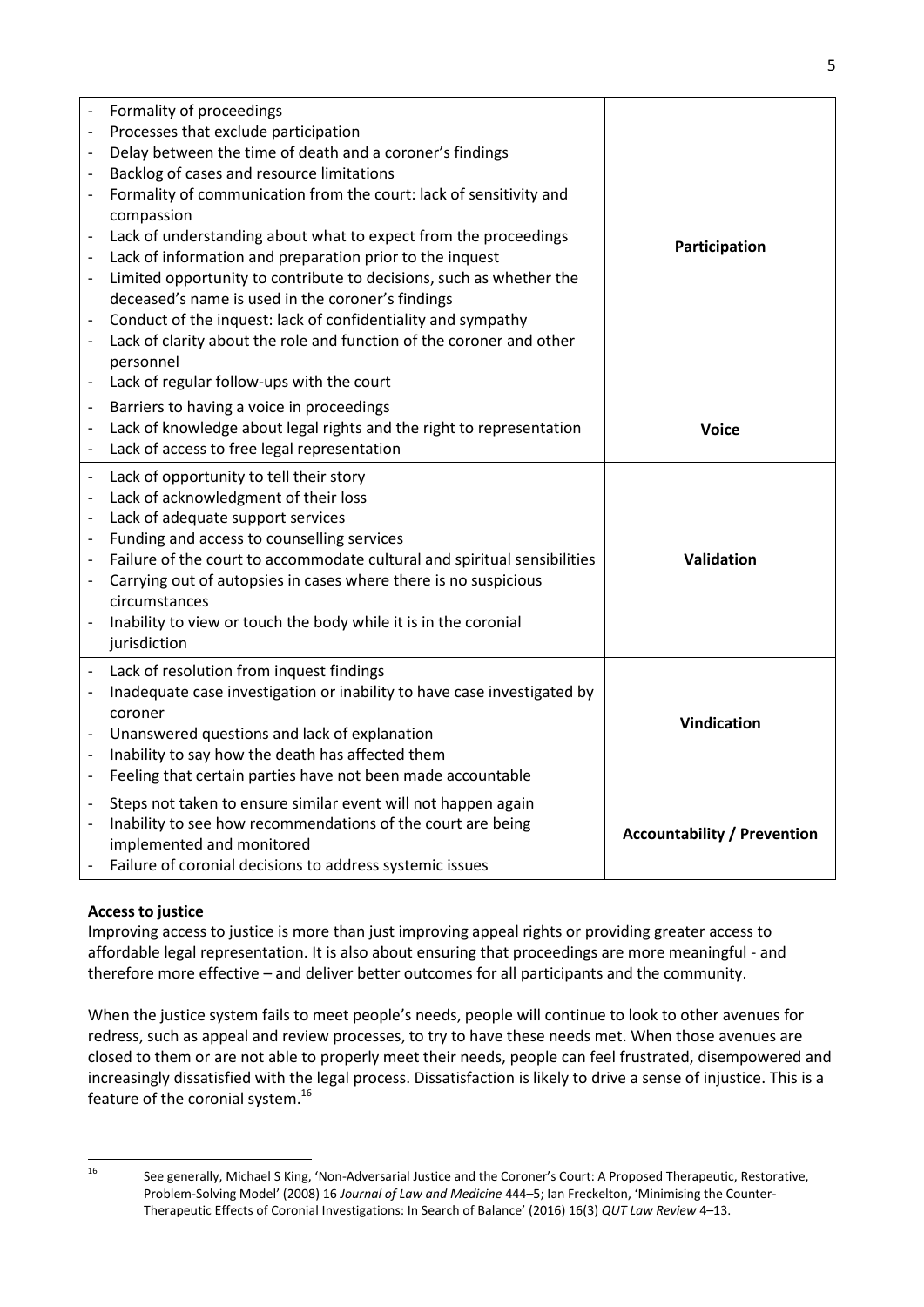Traditional appeal and review processes alone are unsuited to meet the needs of families in coronial processes. Appeal processes are more legalistic than the coronial process and provide even fewer opportunities to meet the needs of families. This is why this review needs to consider introducing restorative processes that are more effective at providing meaningful outcomes.

It has been a feature of modern reform in the coronial context to seek to achieve a balance between the needs of families with other important agendas: 'While the coroner's brief is merely to establish 'how' or 'by what means' a person died, families seek to understand 'why' as they attempt to comprehend the death.<sup>'17</sup> Any changes to better meet the needs of families in the coronial system must of course be balanced with the need to maintain the institutional integrity, purpose and functions of the coroner and the safeguarding of procedural rights.

### **Restorative justice**

As the table above suggests, it is possible to understand the negative experiences of families involved in coronial processes as an expression of the failure of the existing process to address their 'justice needs'. Just as restorative justice theory may help to identify the reasons for dissatisfaction with the coronial process, restorative justice may provide an approach to addressing them, complementing the conventional coronial process with significant benefits for participants.

The term 'restorative justice' refers to a broad range of practices which attempt to repair the harm caused by collectively including those affected, in its resolution. Restorative justice involves a process where parties can 'meet together to discuss what happened, why it happened and how to make things right.<sup>18</sup>

Restorative justice processes can take different forms, but its 'needs-based' approach is focused on healing, accountability, community restoration, and redress for harm and loss caused.<sup>19</sup> Though the terminology and use of restorative justice is often explained in the context of the criminal justice system, restorative justice practices can be incorporated in other jurisdictions to respond to parties' particular needs. For example, restorative justice practices are used in family group conferences, $^{20}$  in schools to respond to bullying, and in workplaces to facilitate an employee's return-to work. The CIJ is currently conducting a project to develop and implement a restorative justice conferencing pilot program available to people affected by driving incidents resulting in death or serious injury, some elements of which intersect with coronial processes.

In coronial cases, restorative justice could offer families and non-family members:

*the opportunity of meeting in a safe, non-adversarial environment, of listening to other people's experience of how the situation has affected them, of telling their own story and expressing their own feelings about this situation that may well have affected them deeply on different levels of their life, and, where possible, of reaching an agreement as to any remedial measures to be taken. As in other restorative justice conferences, it offers the possibility of healing and closure to the parties*. 21

These opportunities are not provided for in formal, legalistic appeal and review processes.

 $17$ <sup>17</sup> Law Reform Committee, Parliament of Victoria, *Coroners Act 1985* (2006) 424.

<sup>18</sup> Michael S King, 'Non-Adversarial Justice and the Coroner's Court: A Proposed Therapeutic, Restorative, Problem-Solving Model' (2008) 16 *Journal of Law and Medicine* 451.

<sup>19</sup> Centre for Innovative Justice, *Innovative Justice Responses to Sexual Offending – Pathways to Better Outcomes for Victims, Offenders and the Community* (2014) 23.

<sup>20</sup> Family Group Conferences are an established practice in New Zealand's child protection system. See, *Children, Young Persons, and Their Families Act 1989* (NZ) ss 20–38.

<sup>21</sup> Michael S King, 'Non-Adversarial Justice and the Coroner's Court: A Proposed Therapeutic, Restorative, Problem-Solving Model' (2008) 16 *Journal of Law and Medicine* 452.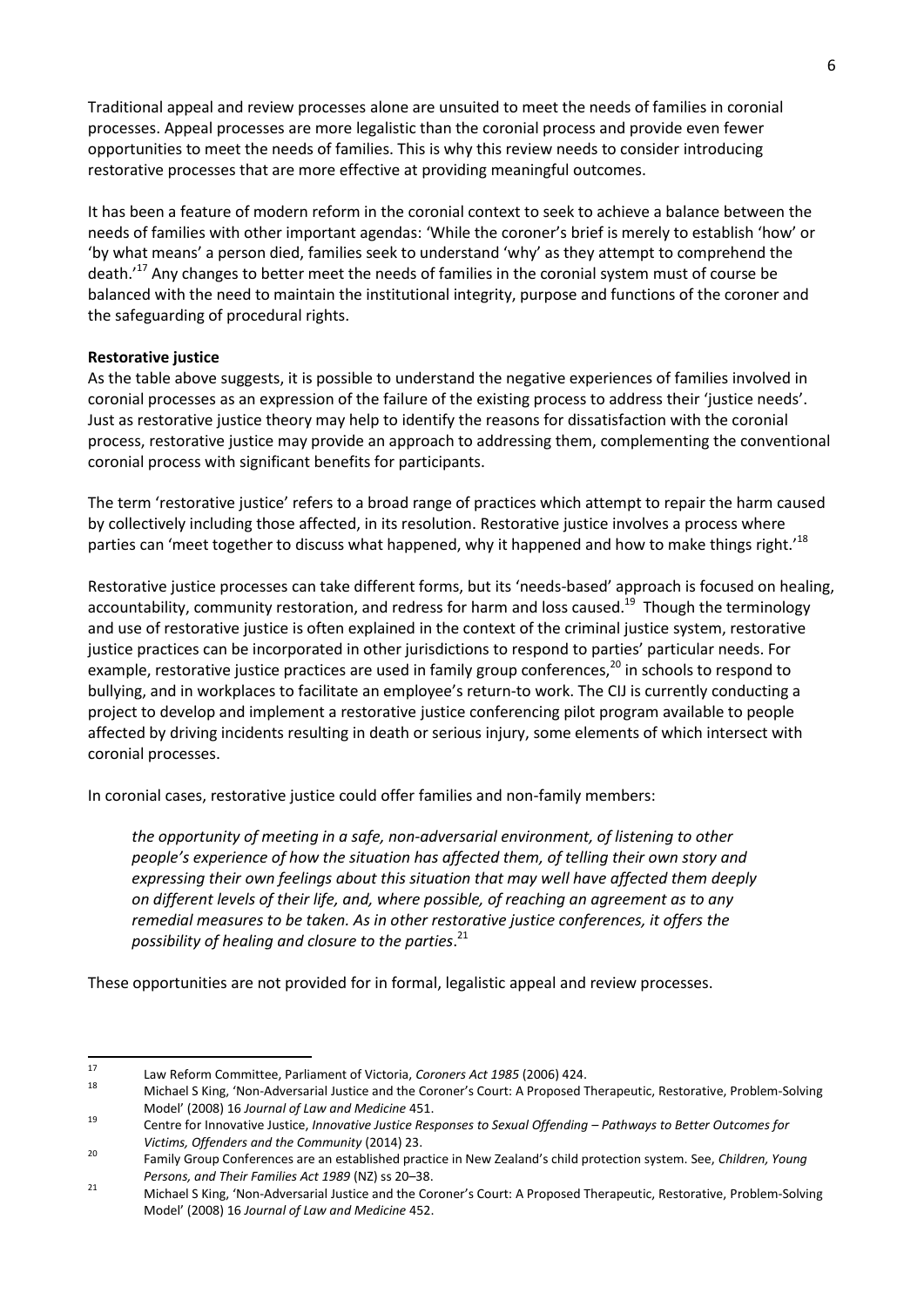It is likely that the dissatisfaction of families with the coronial process can affect their willingness to accept its outcome by meeting their own sense of justice being done. In turn, this can be a function of the failure of the coronial process to meet many of their justice needs. It is likely that this failure drives families towards the use of appeal and review procedures, but, unless the needs of families are met either within the process or outside it, an appeal or review is unlikely to resolve the sense of injustice.

### **Restorative justice informing the coronial process and as a complementary process**

The inquisitorial nature of coronial investigations and the inquisitorial nature of the court itself are particularly amenable to the adoption of practices and processes which are informed by restorative justice principles. The Coroners Act 2008 already contains a number of inherently restorative practices, such as the recognition of the value of an apology and the need to provide support and information to family members, friends, community members and other distressed people.<sup>22</sup> A meaningful consideration of the appeal provisions in the Act requires an examination of the ways in which the dissatisfaction of parties with the coronial process can drive appeals, and how this dissatisfaction may be reduced through a practices and processes that are more attentive to the needs of parties, including families, involved in investigations and inquests.

Restorative justice processes, such as conferencing, may also be well-suited to providing a complementary response that is able to address the needs of parties involved in coronial processes and to the circumstances that give rise to investigations and inquests.

In 2008, Michael King proposed the introduction of restorative justice conferencing for use in coronial matters. He proposed a coronial framework that consisted of a dual track model: a general track for matters not destined for an inquest and a complex track for cases likely to require an inquest.<sup>23</sup> King proposed that coroners explore with the parties the possibility of a restorative justice conference following the handing down of their decision for cases on either track, provided facts were not in dispute and issues of responsibility for the death had been settled, so as to help avoid the possibility of confusion or trauma for the parties.<sup>24</sup>

Restorative justice conferencing is one of the more common applications of restorative justice. The overarching requirements for a successful restorative justice conference are parties who are both willing and capable of participating and who are unlikely to be harmed by the process, and a skilled facilitator that can manage the unique dynamic of the conference and can ensure a safe and consensual environment.<sup>25</sup>

King considered that restorative justice conferencing was eminently suitable for use in conjunction with coronial processes provided that there was proper screening for suitability, the process was clearly explained to the parties, there was no pressure placed on parties' participation, and restorative justice conferences were properly staffed and resourced.<sup>26</sup>

It is important to note that restorative justice conferences are generally unsuited to fact-finding exercises. Fact-finding exercises can however be distinguished from the need for some parties to gain a greater understanding of and access to information, and restorative justice conferences can assist in meeting these needs, for example where particular facts or information are not relevant to the scope of the coronial inquiry, but of profound importance for families.

 $22$ <sup>22</sup> *Coroners Act 2008* (Vic) ss 8, 70. See also, Victorian Ombudsman, *Apologies* (2017) 13. The Victorian Ombudsman recommended an amendment to the *Wrongs Act 1958* (Vic) to tackle the legal barriers that discourage authorities from apologising.

<sup>23</sup> Michael S King, 'Non-Adversarial Justice and the Coroner's Court: A Proposed Therapeutic, Restorative, Problem-Solving Model' (2008) 16 *Journal of Law and Medicine* 446.

 $24$  Ibid 452–3.

<sup>25</sup> See, Centre for Innovative Justice, *Innovative Justice Responses to Sexual Offending – Pathways to Better Outcomes for Victims, Offenders and the Community* (2014) 23.

<sup>26</sup> Michael S King, 'Non-Adversarial Justice and the Coroner's Court: A Proposed Therapeutic, Restorative, Problem-Solving Model' (2008) 16 *Journal of Law and Medicine* 452.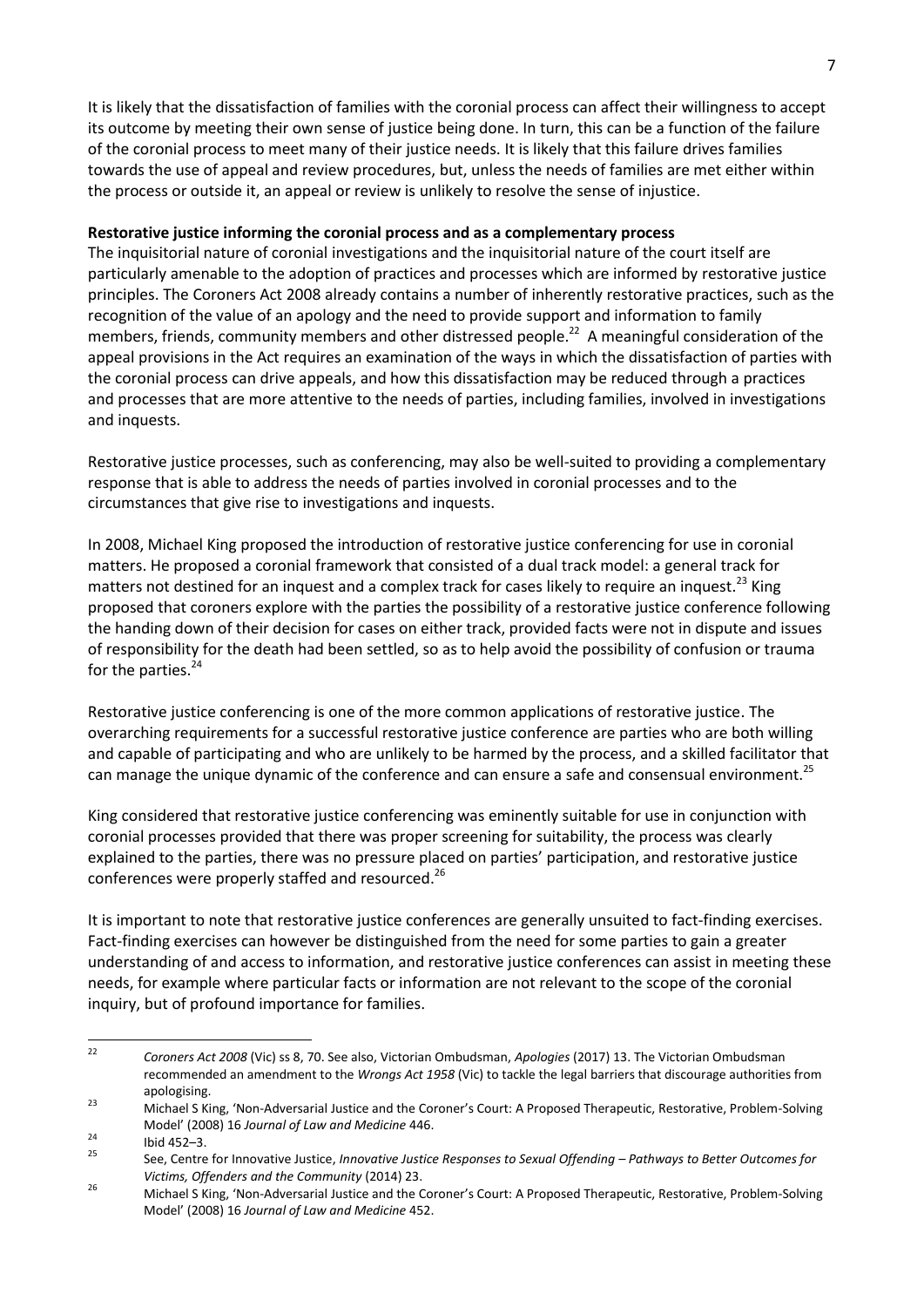#### **Expansion of restorative justice in Victoria**

The idea that the experience of justice processes could be improved through a restorative justice approach is relatively new in Victoria but is gaining momentum. The 2009 Victorian Parliament Law Reform Committee considered the development of a restorative justice framework in its *Inquiry into Alternative Dispute Resolution and Restorative Justice.* It made specific recommendations about the use of restorative practices in the justice system to achieve a more mainstream approach to restorative justice.<sup>27</sup>

The recognition of restorative justice in this review, and recommendations that reflect its capacity to improve the experience of participants in the coronial process would reflect other recent government initiatives and the work of recent Victorian inquiries. The Royal Commission into Family Violence recommended the development of a restorative justice framework and pilot program for victims of family violence, which is currently being implemented in Victoria.<sup>28</sup> The Victorian Law Reform Commission, in its 2016 report on *The Role of Victims of Crime in the Criminal Trial Process*, recommended the establishment of a statutory scheme for restorative justice conferencing for certain indictable offences.<sup>29</sup>

The CIJ has also undertaken extensive work around the role that restorative justice can play to support mainstream justice processes, including our 2014 report *Innovative Justice Responses to Sexual Offending – Pathways to Better Outcomes for Victims, Offenders and the Community*. <sup>30</sup> Additionally, the CIJ is currently designing and piloting a restorative justice model for the Transport Accident Commission to add to the options available to meet the needs of supported recovery clients, and conducting a review of compensation and enforcement processes for WorkSafe in order to identify opportunities for restorative justice practices to meet the needs of injured workers.

#### **Conclusion**

This submission invites the Coronial Council to consider its inquiry within a broader framework. In formulating its advice, the Council is required to have regard to the interests of families, the interests of justice and the efficiency of the court system. The CIJ considers that tinkering with existing legislative provisions in isolation from a consideration of the broader objectives of this inquiry can only marginally improve access to justice or the experience of families and other parties who participate in coronial cases. Such an approach cannot address the underlying issues to which this review is intended to respond. In short, such an approach is not in the interests of justice, more broadly defined.

The dissatisfaction of families with the coronial process can be understood as a consequence its failure to meet their justice needs. A failure to be responsive to these needs will tend to drive dissatisfaction with the system. It will drive those whose needs have not been met to search for other forums, in this context constituted by inaccessible avenues of appeal and review. However, unless the needs of families are met within or outside the coronial process, an appeal or review is unlikely to resolve the sense of injustice experienced.

A coronial process in which restorative justice influences an approach to meeting these needs is entirely achievable. Justice processes can be more responsive to these needs, and can be implemented in the coronial context through the influence of restorative justice principles. Such principles can influence practices and approaches without undermining the integrity of the coronial and appeal processes, and without tilting the balance of proceedings in favour of particular parties. It is also possible for the justice system to offer complementary and alternative options as an adjunct to the coronial process, when the process is not appropriate for or capable of meeting some of these needs.

 $27$ <sup>27</sup> Law Reform Committee, Parliament of Victoria, *Inquiry into Alternative Dispute Resolution and Restorative Justice–Final Report* (2009) (recommendations 45–78).

<sup>28</sup> Victoria, Royal Commission into Family Violence, *Report and Recommendations* (2016) vol IV, 145 (recommendation 122). <sup>29</sup> Victorian Law Reform Commission, *The Role of Victims of Crime in the Criminal Trial Process: Report* (2016) 194

<sup>(</sup>recommendations 32–6). <sup>30</sup> Centre for Innovative Justice, *Innovative Justice Responses to Sexual Offending – Pathways to Better Outcomes for Victims, Offenders and the Community* (2014).